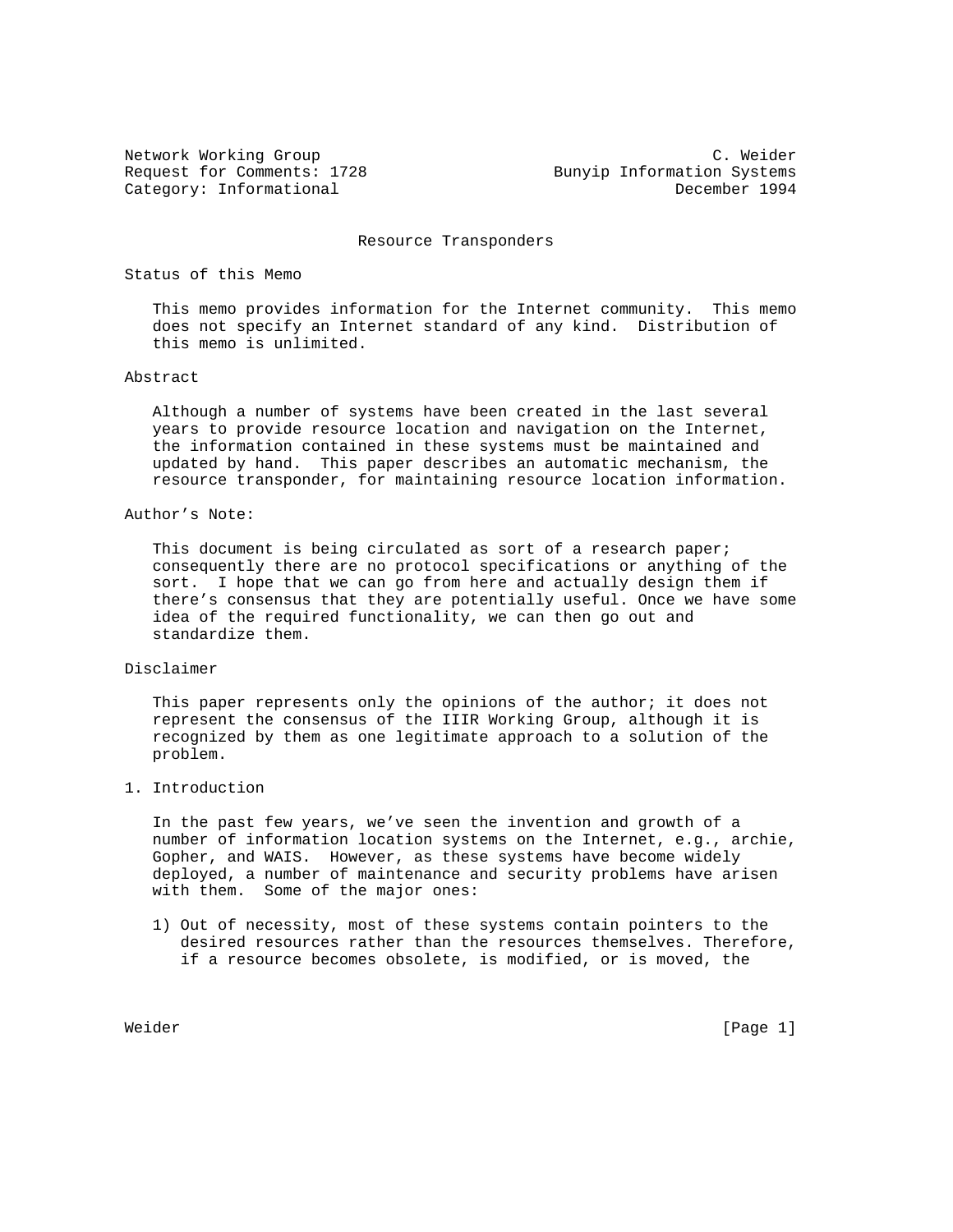location system must be updated by hand. Some systems (archie in particular) proactively create updated indexes by contacting every resource on a certain time schedule (every 30 days or so) but this means that the system can be up to 30 days out of date, and this process can be highly inefficient depending on the percentage of information that has changed.

- 2) Conversely, anyone who maintains a resource that they wish indexed must keep track of every directory which contains a pointer to that resource, so that if it is modified, all the directories can be updated. This obviously is an optimistic scenario.
- 3) Many organizations which have installed these systems do not have the the available resources or expertise to maintain the information in the systems. Thus we have long periods where the information drifts, then a short period when the information is updated again.
- 4) Even though these systems are almost always out of date today, this problem will become increasingly harder for humans to manage by hand as everyone on the net becomes their own publisher. Also, as the net speeds up and people rely more and more on accurate information, human-induced delays in updates of these systems will become increasingly intolerable.
- 5) Most, if not all, of these systems provide no security whatsoever; if a pointer to a resource appears in a locator system, then it is assumed to be meant for public consumption. There are many potential information providers who would like to use publicly deployed information systems to publish to a very selected clientele, and do not wish to allow the whole net access to their resources.
- 2. Requirements for a Solution

 There are several objectives which must be met by any proposed solution to these problems:

- 1) We need to decrease the personnel resources needed for indexing and pointer maintenance.
- 2) We need to increase the reliability and accuracy of the information held in resource location systems.
- 3) We need to provide some mechanisms for security, particularly by mediating access to the resources.

Weider [Page 2]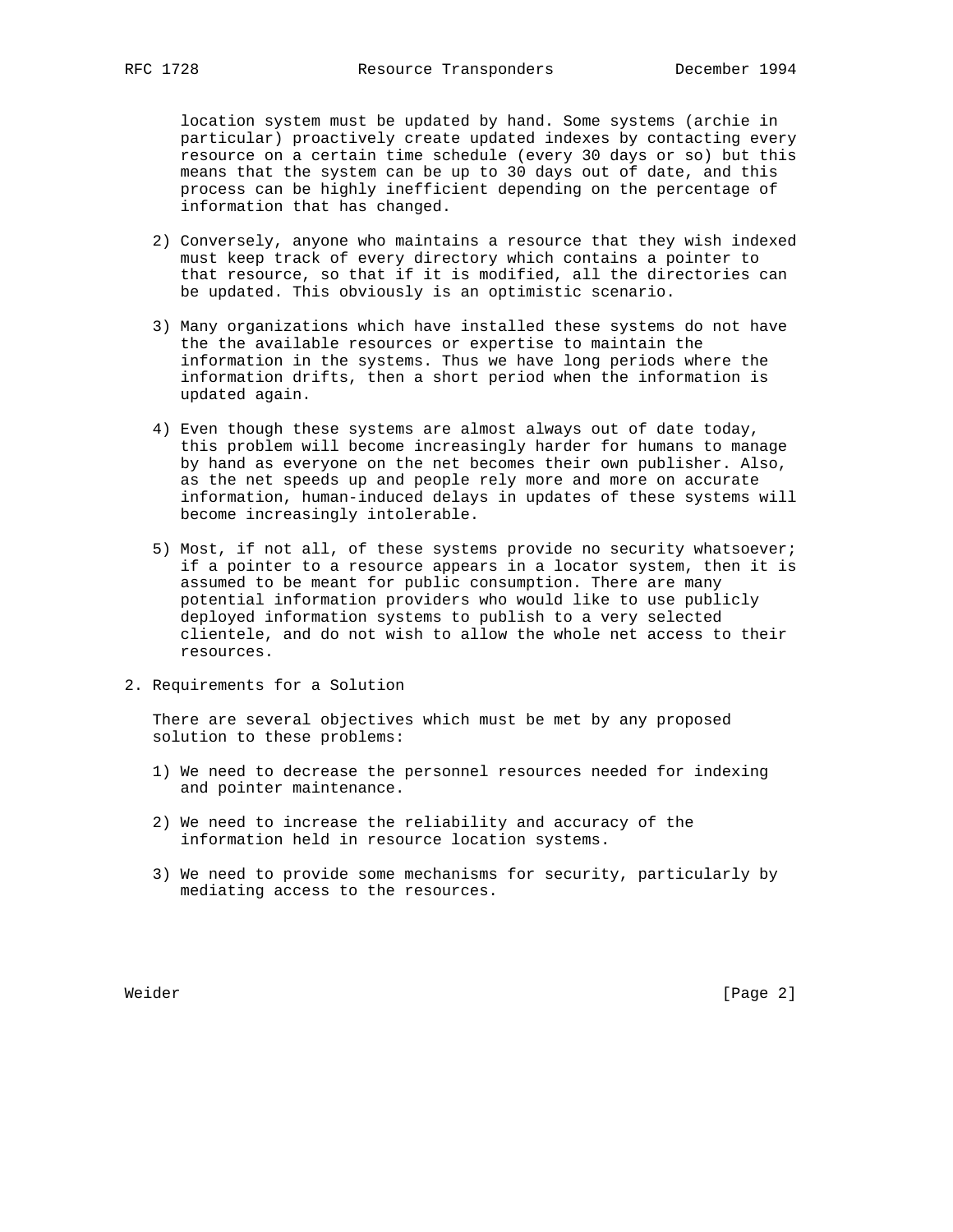- 
- 4) We need to make it easy for non-experts, such as librarians, archivists, and database maintainers, to announce their new resources to the various resource location services.

 Many of these problems can be solved by a 'resource transponder' mechanism.

### 3. Resource Transponders

 The resource transponder system works by adding two new layers to every resource: metainformation and an agent to update a resource location system (RLS) with that metainformation. The metainformation layer is physically attached to every resource, so that when the resource is moved or altered, the metainformation is immediately available to update the RLS. The agent layer may also be attached to the resource or may not be; the implications of both of these options are discussed in detail below.

# 3.1 Metainformation

 The metainformation layer of a given resource contains any information which might be required to create a pointer to this resource, and any information which may be useful for indicating how to catalog or index the resource. For example, the metainformation layer of a text document might contain such things as the Uniform Resource Name (URN) of the document (this is sort of a ISBN number for electronic resources), the title of the document, a Uniform Resource Locator (URL) for the document (this is a combination net address and access method indicator, used for retrieval), the size of the document, etc. Thus the metainformation layer contains data about the resource to which it is attached.

 This metainformation is expected to be modifiable. For example, the metainformation layer may contain a history of where this particular copy of a resource has been. Let's say that a resource/transponder pair has been moved. When it gets to its new location, the agent can then attempt to contact the resource at its old location to determine whether the resource is still there (in which case the agent will simply cause the new location to be added to the RLS) or whether the resource is not there (in which case the agent can tell the RLS to add the current pointer and delete the old one).

 A number of other possibilities for the contents of the metainformation level are contained in section 4.1.

Weider [Page 3]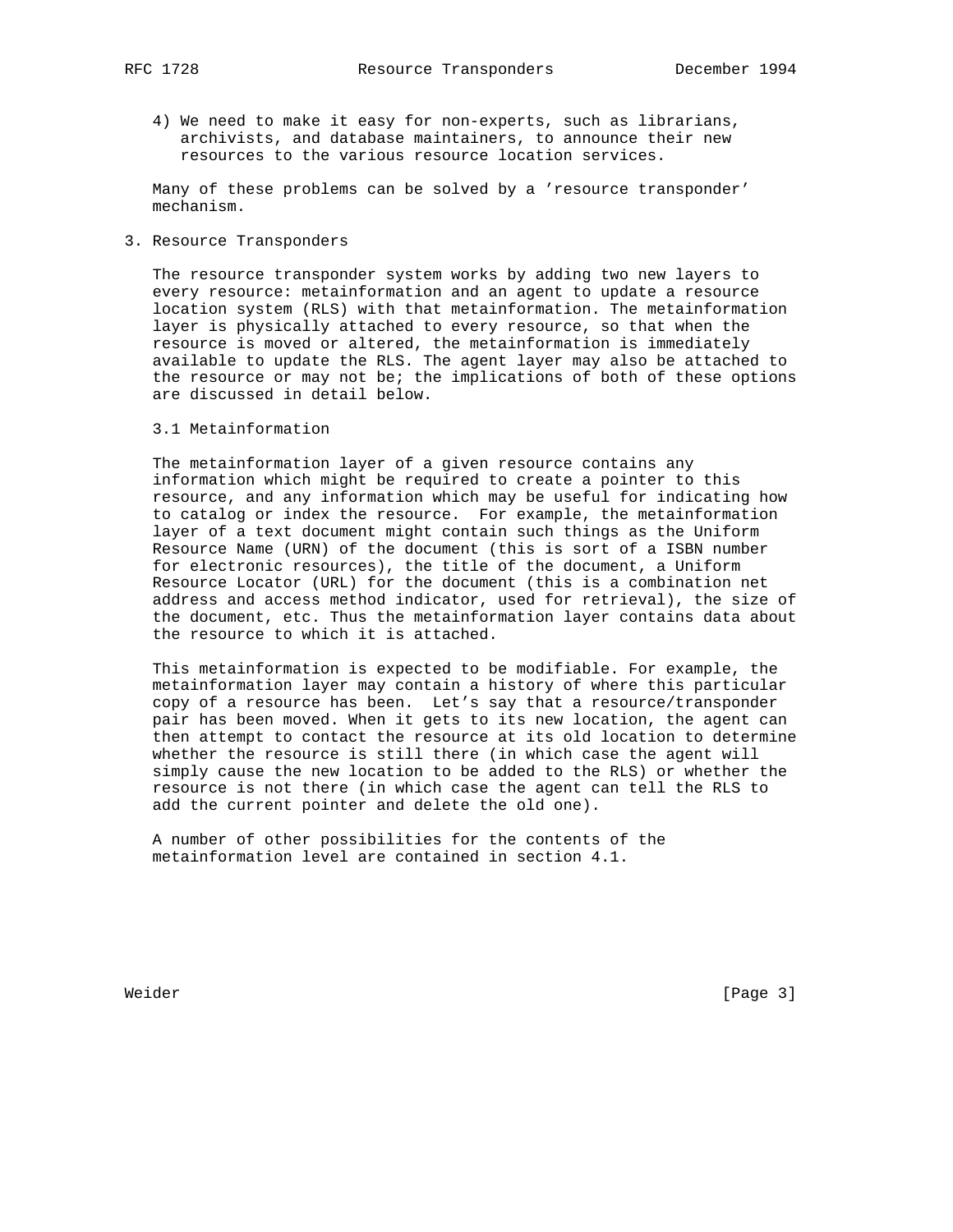### 3.2 Agents

 The agent layer of a given resource contains an executable program which is responsible for reading the metainformation attached to the resource and using that information to update a RLS. It is also responsible for updating the metainformation where necessary and for running any indexing programs required by the RLS it is attempting to update.

 When the tools required to build agents are constructed and deployed, the author expects the agents to begin mediating access to the resource, particularly for agents attached to resources which are not currently considered active processes, such as text files and digitized images. In this futuristic model, someone wishing to read a given document would have to first negotiate access to the data with the agent; the agent would then be responsible for delivering the data to the client. However, it is expected that this type of agent will not be widely deployed for some time.

Different ways of implementing agents are discussed in section 4.2.

4. Models for implementations of resource transponders

4.1. Models for implementations of the metainformation layer

 The metainformation layer can be impelemented in a number of ways, depending on the resource with which it is associated. For an 'active' resource, such as an on-line catalog or a mail-based service, the metainformation can be stored in a file with a well known name in the software distribution. Alternatively, the metainformation could be stored as a record in the data which the resource serves. For a text document, the metainformation could be stored as the first or last N bytes of the document (which would break a number of editors and file display techniques, but would guarantee that the metainformation is moved with the resource), or perhaps as a file with a logically associated name (paper2.meta associated with paper2.txt, for example). The problem with this second approach is that the user must know that they have to move the metainformation with the file itself, or things will start breaking. If an agent is explicitly attached to the resource, the agent could contain the metainformation internally.

 In any case, the resource transponder system must be able to guarantee that the metainformation is moved when the resource is moved.

Weider [Page 4]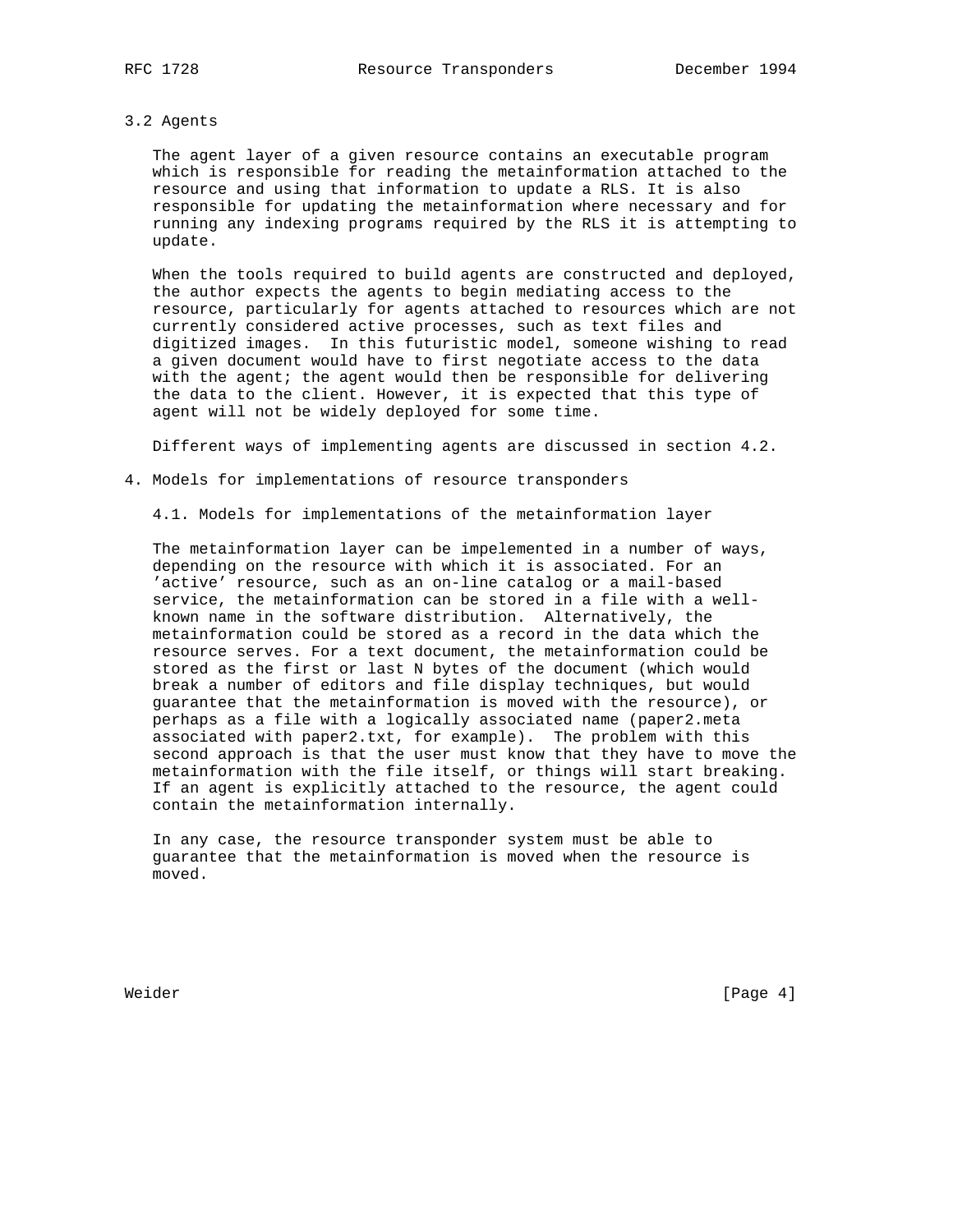4.2 Models for implementations of the agents

 The agent layer can also be implemented in a number of ways, depending on such things as system loads, desired sizes of resources, multitasking capabilities, etc.

 The easiest and for many unitasking systems the cleanest way of implementing an agent is to have one agent per computer. Then when a resource is moved onto that computer, the agent is explicitly activated and notified where the new resource is. For example, let's say that someone wishes to download a copy of a resource and then let the RLS know that that resource is available for public consumption. She would download the resource and then run the agent, which would then notify the RLS and update the metainformation attached to the resource. This model could also be used to track files on a LAN, or to provide local location services with no need to run a larger RLS.

 Another model for implementation of the agent is to have one agent per resource. In this model, the agent would be moved along with the resource and the metainformation. The agent could be implemented in a file which would be associated with the resource; in that case the agent would have to be explicitly activated when the resource was moved. Alternatively, the agent/metainformation/resource system could be implemented as one system, or in one file. In this case, the agent itself would always be active, and would be responsible for mediating access to the resource. When one did a 'telnet' to a resource with an active agent, the agent would accept the telnet connection and be responsible for providing security and translation for the data. This could provide great security for resources while still allowing pointers to them to be placed in public RLS's; the data in the resource could be encrypted, with the agent responsible for decrypting it.

5. Security Considerations

Security issues are discussed throughout this memo.

6. Author's Address

 Chris Weider Bunyip Information Systems, Inc. 2001 S. Huron Parkway, #12 Ann Arbor, MI 48104 USA Phone: +1 313-971-2223

 Fax: +1 313-971-2223 EMail: clw@bunyip.com

Weider [Page 5]